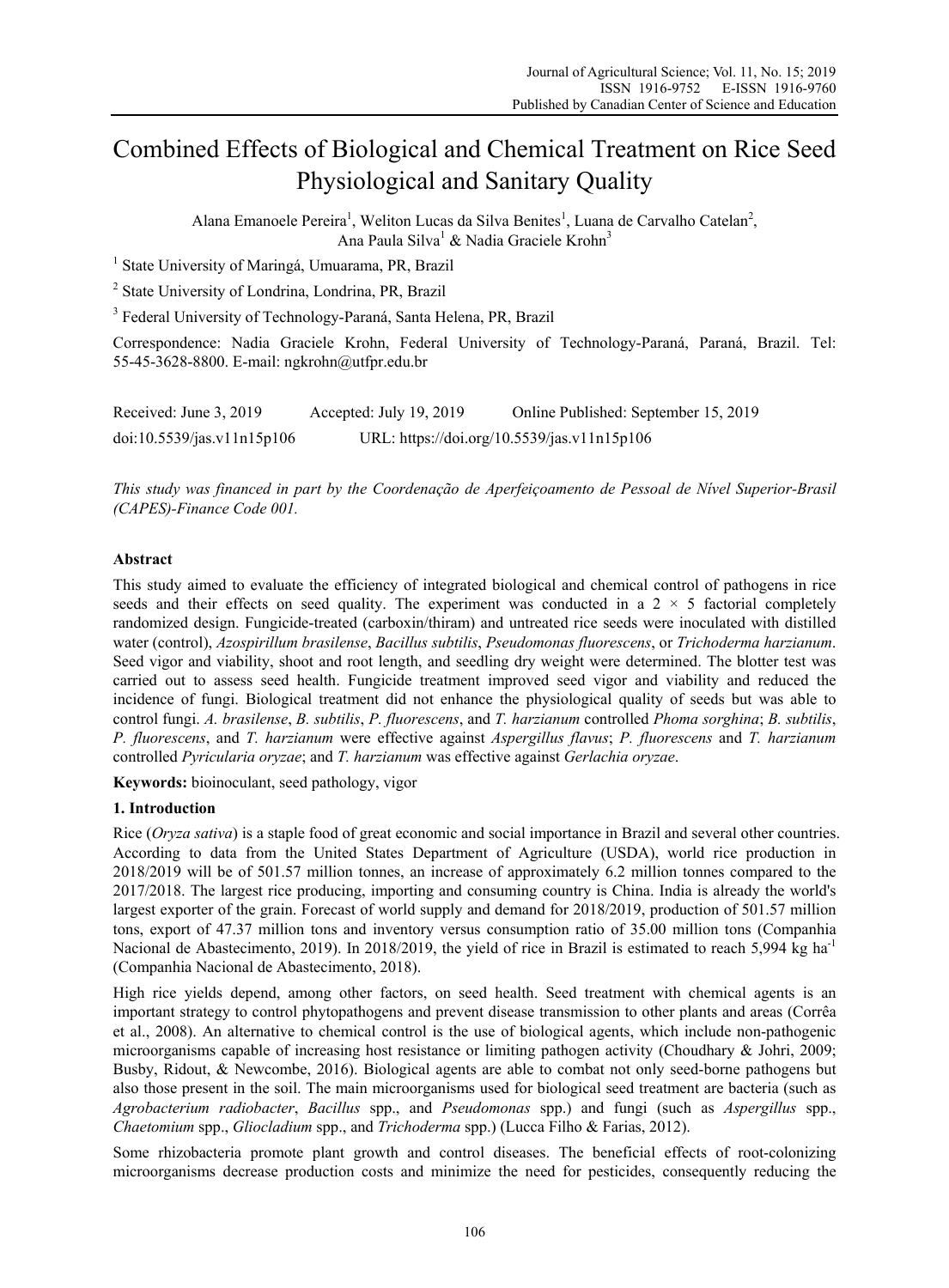environmental impacts associated with their use (Harthmann, Mógor, Wordell Filho, Luz, & Biasi, 2009). For instance, studies have shown that *Bacillus* spp. decreases the incidence and severity of pathogen attack by inducing resistance through cytochemical changes in plant tissues (Mertz, Henning, & Zimmer, 2009). Seed inoculation with *Bacillus subtilis* enhances plant growth in common bean (Custódio, Araújo, Ribeiro, Souza Filho, & Machado Neto, 2013). Inoculation with *Azospirillum brasilense* increases plant dry matter, nitrogen accumulation, and grain production (Reis Junior, C. C. T. Machado, A. T. Machado, & Sodek, 2008). *Pseudomonas fluorescens* and other species of the genus promote plant growth and pathogen control by inducing hormone production in plants, producing siderophores and antibiotics, and competing for space and nutrients with pathogenic microorganisms (Corrêa, Bettiol, & Sutton, 2010).

*Trichoderma* is a genus of free-living and symbiotic fungi. They can survive in the soil, rhizosphere, and within plants. *Trichoderma*-based products are used for seed, substrate, and foliar treatment; to prevent damping-off of seedlings; and to reduce the severity of soil-borne diseases, such as those caused by *Pythium*, *Rhizoctonia*, *Sclerotium*, *Sclerotinia*, *Fusarium*, and *Phytophthora* (Pomella & Ribeiro, 2009).

Despite the various benefits of biological agents, there is no conclusive evidence that chemical treatment affects biological agents or that their combined use can promote beneficial effects. Therefore, we aimed to investigate the efficacy of integrated chemical and biological control of seed-borne pathogens in rice and evaluate their effects on the physiological quality of seeds.

#### **2. Methods**

The experiment was carried out at the Seed Technology Laboratory of the Department of Agronomy of the State University of Maringá, Umuarama, Paraná, Brazil. A  $2 \times 5$  factorial completely randomized design was carried out with four repetitions. A commercial seed lot of cultivar SCS 112 was used. We evaluated the physiological quality of fungicide-treated and untreated seeds inoculated with distilled water (control), *A. brasilense*, *B. subtilis*, *P. fluorescens*, or *Trichoderma harzianum*. The fungicide combination carboxin/thiram (Vitavax-Thiram 200 SC®) was used at 300 mL 100 kg-1 seed. *A. brasilense* (Az Total®), *B. subtilis* (Accelerate BS<sup>®</sup>), and *P. fluorescens* (Accelerate PF<sup>®</sup>) were used at 100 mL 100 kg<sup>-1</sup> seed. *T. harzianum* (Ecotrich WP<sup>®</sup>) was used at  $3 \times 10^{12}$  colony forming units 100 kg<sup>-1</sup> seed, diluted in 300 mL of distilled water. For each treatment, seeds were placed in a plastic bag and received the addition of the corresponding amount of fungicide and/or biological agent. The bag was then shaken vigorously to ensure a homogeneous distribution of the agents.

Seed health was evaluated by a standard filter paper method (blotter test) using four repetitions of 100 seeds per treatment (Brazil, 2009a). Seeds were placed, 1 cm apart from each other, on top of three sheets of germination paper, moistened with a volume of distilled water equal to 2.5 times the weight of a dry sheet, and placed in a germination box. Each repetition was composed of four boxes containing 25 seeds each. Boxes were kept at  $20\pm2$  °C in a BOD incubator equipped with white fluorescent lamps under a photoperiod of 12:12 h light/darkness for 8 days. After incubation, seeds were examined individually for any sign of fungal fruiting bodies using a stereomicroscope (4-10× magnification). Fungal species were identified by comparing fruiting bodies with reference slides of identified fungal structures. Results are expressed as percentage of incidence of fungi in seeds.

The germination test was carried out with four repetitions of 50 seeds per treatment. Seeds were placed on top of two sheets of germination paper, covered with a third sheet, moistened with a volume of distilled water equal to 2.5 times the weight of a dry sheet, rolled, and placed in a BOD incubator at  $25\pm2$  °C under a photoperiod of 12:12 h light/darkness. Seeds were examined on days 5 and 10 of incubation to determine, respectively, seed vigor and viability (Brazil, 2009b).

Shoot length was determined with four repetitions of 10 seeds sown in line on the upper third of a previously moistened paper substrate, as described for the germination test. Substrates were rolled and placed vertically in a BOD incubator at 25 °C under a photoperiod of 12:12 h light/darkness. After 14 days, the shoot length, length of the primary root, and number of seedlings were determined. Subsequently, remaining seed reserve tissue was removed, and seedlings were packed in paper bags and dried in a forced-air oven at 65 °C for 48 h. Seedling dry weight was determined by dividing the weight of the sample by the number of normal seedlings (Nakagawa, 1999).

Data were tested for normality by the Shapiro-Wilk test and found to be normally distributed. Analysis of variance was performed, and means were compared by Tukey's test using Sisvar version 5.3 (Ferreira, 2011).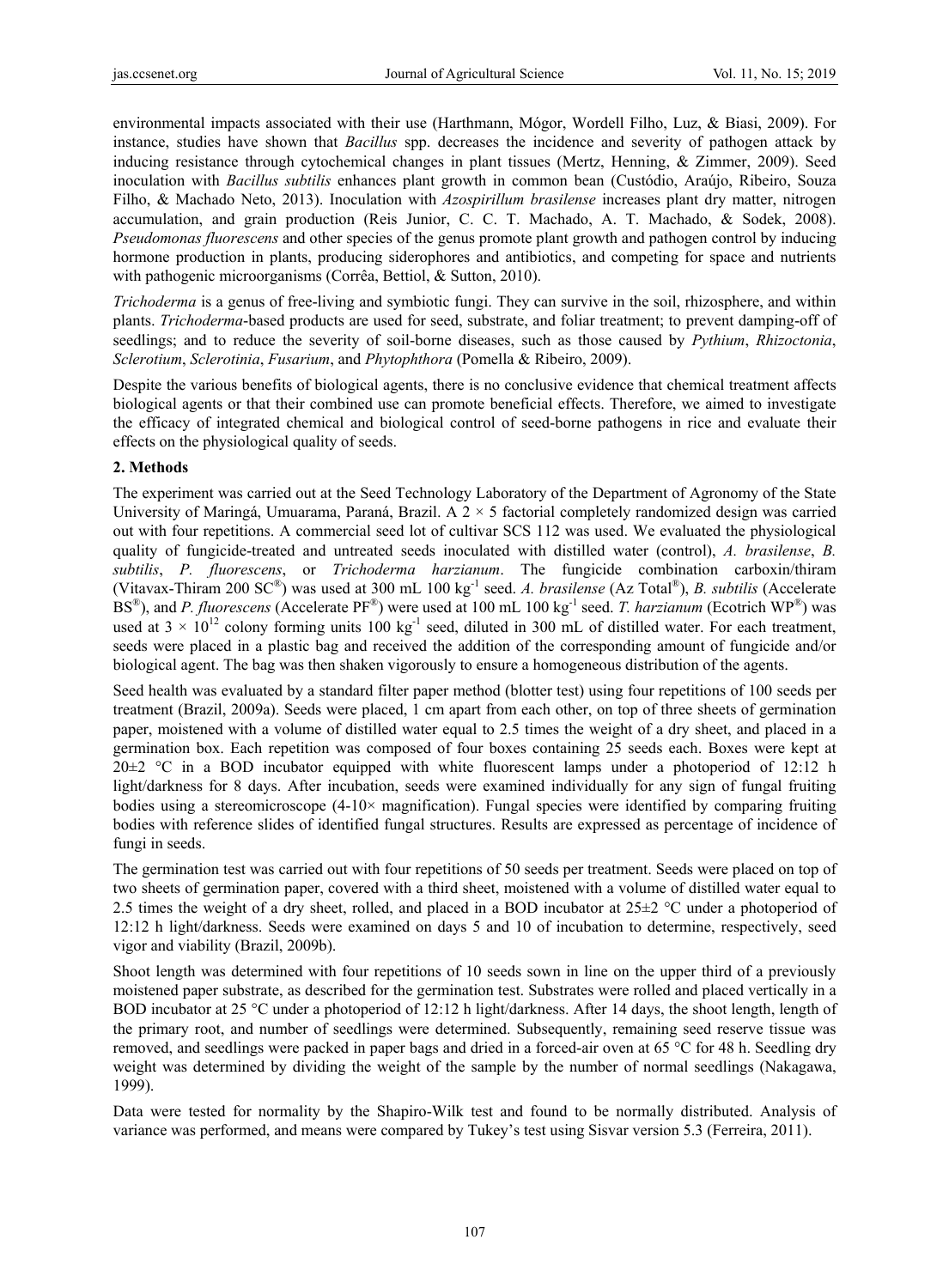### **3. Results**

Seed vigor was positively influenced by fungicide treatment (Table 1). Biological treatment did not increase seed vigor in comparison with control, regardless of association with fungicide treatment. *A. brasilense* and *P. fluorescens*, without fungicide treatment, reduced seed vigor in relation to control, *B. subtilis* and *T. harzianum*.

Seed viability was majorly affected by fungicide treatment, increasing this parameter with the use of the chemical product.

Table 1. Vigor and viability of fungicide-treated and untreated rice seeds inoculated with biological agents

| Biological agent          | Seed vigor $(\% )$ |            |  |  |
|---------------------------|--------------------|------------|--|--|
|                           | Fungicide-treated  | Untreated  |  |  |
| Control (distilled water) | 91.5 Aa            | 74.0 Bab   |  |  |
| Azospirillum brasilense   | 88.0 Aa            | $63.0$ Bbc |  |  |
| Bacillus subtilis         | 84.5 Aa            | 76.0 Aa    |  |  |
| Pseudomonas fluorescens   | 89.0 Aa            | 57.0 Bc    |  |  |
| Trichoderma harzianum     | 81.5 Aa            | 74.5 Aab   |  |  |
|                           | Viability (%)      |            |  |  |
|                           | Fungicide-treated  | Untreated  |  |  |
|                           | 91.7 A             | 82.4 B     |  |  |

*Note*. Means followed by the same lowercase letter in each column or uppercase letter in each row are not significantly different (Tukey's test,  $p < 0.05$ ).

*P. fluorescens* and *T. harzianum* reduced shoot and root length in relation to *B. subtilis* treatment, but no treatment changed this parameters in relation to control (Table 2).

| Biological agent          | Shoot length (cm) | Root length (cm)   |
|---------------------------|-------------------|--------------------|
| Control (distilled water) | $9.28$ ab         | $15.11$ ab         |
| Azospirillum brasilense   | 9.40ab            | $15.63$ ab         |
| Bacillus subtilis         | 10.26a            | 17.90a             |
| Pseudomonas fluorescens   | 8.44 b            | 14.31 b            |
| Trichoderma harzianum     | 8.43 b            | 13.86 <sub>b</sub> |
|                           |                   |                    |

Table 2. Shoot and root lengths of rice seedlings treated with biological agents and fungicides

*Note*. Means followed by the same letter are not significantly different (Tukey's test,  $p < 0.05$ ).

Seedling dry mass was determined; however, no significant differences were observed between treatments (data not shown).

For the analysis of fungi incidence on seeds (Table 3) note that a single seed can be infected by more than one species of fungus. Application of fungicide was efficient in controlling *Aspergillus flavus*, *Pyricularia oryzae, Gerlachia oryzae* and *Phoma sorghina*. Moreover, fungicide-treated seeds had the highest percentage of seeds without signs of fungal infection. There was no additional effect in fungi control when fungicide and biological treatment were associated.

*B. subitilis*, *P. flourescens* and *T. harzianum*, without application of fungicide, were able to control *A. flavus* and *P. oryzae* (Table 3). Additionally, *G. oryzae* was best controlled by *T. harzianum*, followed by *A. brasilense*, than by *P. fluorescens* and *B. subitilis* afterall. All inoculants were equally effective against *P. sorghina*.

Biological agents, without application of fungicide, showed different performances in combating fungi in rice seeds (Table 3). *B. subtilis*, *P. fluorescens*, and *T. harzianum* were more effective against *A. flavus* than *A. brasilense*. *T. harzianum* was the most effective in reducing the incidence of *G. oryzae*. Inoculation with *T. harzianum* resulted in the highest percentage of seeds without signs of fungal infection, being the only biological treatment with similar results as fungicide treatment for this evaluation.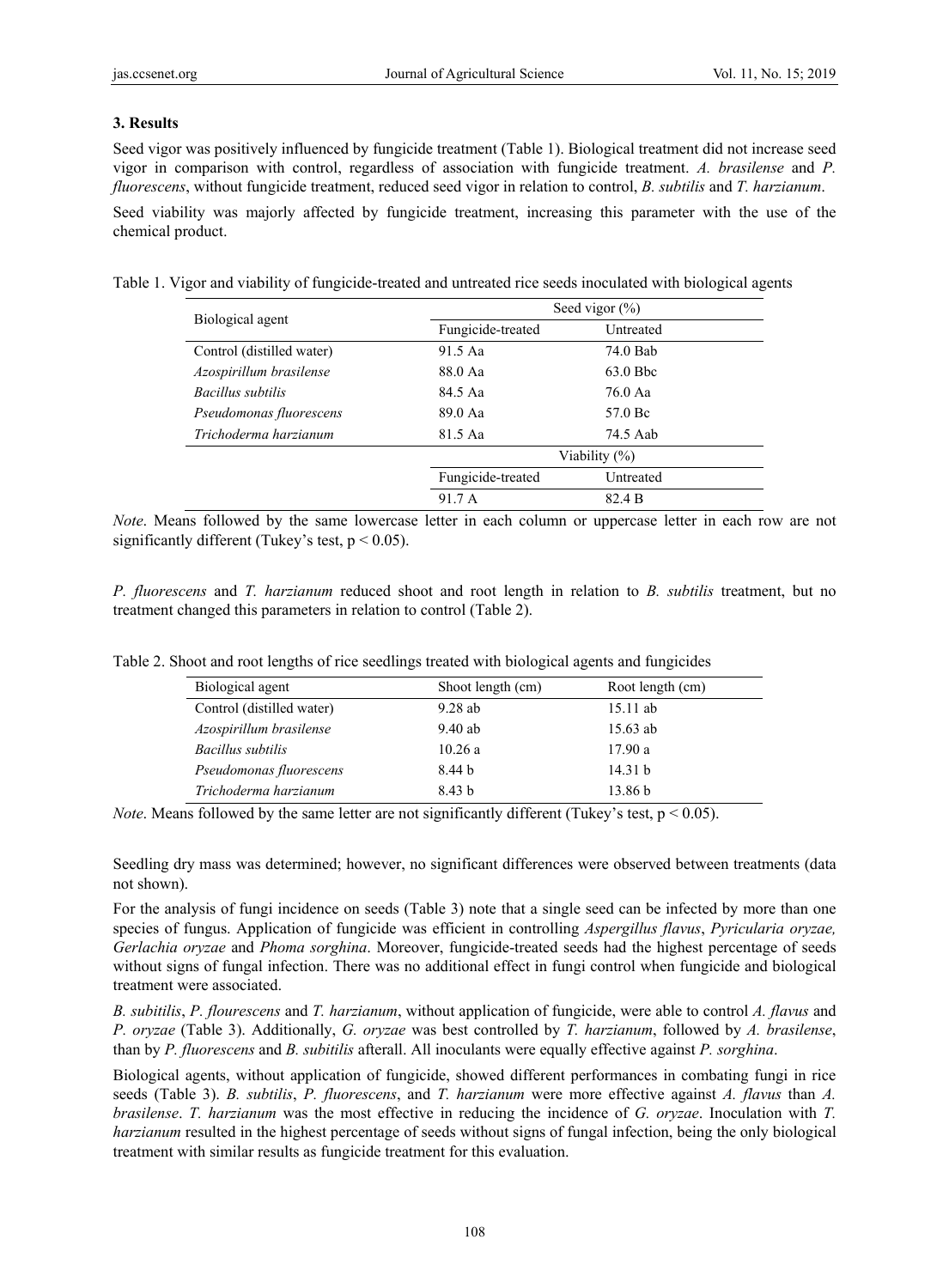|                           | Aspergillus flavus                             |                    | Pyricularia oryzae      |                                    |  |  |
|---------------------------|------------------------------------------------|--------------------|-------------------------|------------------------------------|--|--|
| Biological agent          | Fungicide-treated seeds                        | Untreated seeds    | Fungicide-treated seeds | Untreated seeds                    |  |  |
| Control (distilled water) | 5.5 Ba                                         | 16.5 Aa            | $0.0$ Ba                | 13.0 Aa                            |  |  |
| Azospirillum brasilense   | 1.5 <sub>Ba</sub>                              | 14.5 Aa            | 0.0 <sub>Ba</sub>       | $12.0$ Aa<br>$6.0$ Aab<br>$2.0$ Ab |  |  |
| <b>Bacillus</b> subtilis  | 1.0Aa                                          | $3.5$ Ab           | 0.0 <sub>Ba</sub>       |                                    |  |  |
| Pseudomonas fluorescens   | 0.0 Aa                                         | $2.0$ Ab           | 0.0 Aa                  |                                    |  |  |
| Trichoderma harzianum     | 0.0 Aa                                         | $2.0$ Ab<br>0.0 Aa |                         | $1.0$ Ab                           |  |  |
|                           | Gerlachia oryzae                               |                    | Phoma sorghina          |                                    |  |  |
| Biological agent          | Fungicide-treated seeds                        | Untreated seeds    | Fungicide-treated seeds | Untreated seeds                    |  |  |
| Control (distilled water) | $5.0$ Ba                                       | 66.0 Aa            | 1.0 <sub>Ba</sub>       | 45.5 Aa                            |  |  |
| Azospirillum brasilense   | 7.0 <sub>Ba</sub>                              | $25.0$ Ac          | $12.0$ Aa               | 13.5 Ab                            |  |  |
| <b>Bacillus</b> subtilis  | 2.0 <sub>Ba</sub>                              | 42.5 Ab            | 1.0 Aa                  | $6.0$ Ab                           |  |  |
| Pseudomonas fluorescens   | $6.0$ Ba                                       |                    | 0.0 Aa                  | 8.5 Ab                             |  |  |
| Trichoderma harzianum     | 0.0 Aa                                         | $2.0$ Ad           | $0.5$ Aa                | $6.5$ Ab                           |  |  |
|                           | Seeds without visual signs of fungal infection |                    |                         |                                    |  |  |
| Biological agent          | Fungicide-treated seeds                        |                    | Untreated seeds         |                                    |  |  |
| Control (distilled water) | 90.0 Aa                                        |                    | 17.0 Bc                 |                                    |  |  |
| Azospirillum brasilense   | 87.0 Aa                                        |                    | 35.0 Bbc                |                                    |  |  |
| <b>Bacillus</b> subtilis  | 99.5 Aa                                        |                    | $42.0$ Bb               |                                    |  |  |
| Pseudomonas fluorescens   | 89.0 Aa                                        |                    | 54.5 Bb                 |                                    |  |  |
| Trichoderma harzianum     | 85.0 Aa                                        |                    | 88.5 Aa                 |                                    |  |  |

| Table 3. Incidence (%) of fungi in fungicide-treated and untreated rice seeds inoculated with biological agents |  |  |  |  |  |
|-----------------------------------------------------------------------------------------------------------------|--|--|--|--|--|
|                                                                                                                 |  |  |  |  |  |

*Note.* Means followed by the same lowercase letter in each column or uppercase letter in each row are not significantly different (Tukey's test,  $p < 0.05$ ).

### **4. Discussion**

Several studies reported the beneficial effect of fungicide treatment on seed quality (Pereira, Oliveira, Rosa, Oliveira, & Costa Neto, 2009; Pereira et al., 2011; Silva, Lucca Filho, Zimmer, & Bonini Filho, 2011; Hossen, Corrêa Junior, Guimarães, Nunes, & Galon, 2014). Ramos, Marcos Filho, and Galli (2008) working with supersweet corn, observed that fungicide treatment improved seed vigor under accelerated aging conditions. Pereira et al. (2011) found that treatment of soybean seeds with fungicide increased seedling emergence by 44.3%, confirming the importance of controlling naturally occurring pathogens in seeds even under optimal germination conditions. Similar beneficial effects of chemical treatment were observed on rice seed vigor and viability (Table 1).

Initial seed quality determines the response of seeds to biological and chemical treatment; that is, seeds with high physiological quality do not benefit as much from treatments as do medium-quality seeds (Carvalho & Nakagawa, 2012). This fact probably explains the little effect of biological inoculation on rice seeds viability and seedling growth in the current study.

Another observation of the present study was the reduction of seed vigor after the use of some biological treatments. These results differ from those found in literature. There are evidences showing that seeds biological treatment improves (Brotman et al., 2013) and accelerates seed germination, increases seedling vigor and ameliorates water, osmotic, salinity, chilling and heat stresses (Mastouri, Björkman, & Harman, 2010). The interaction of the biological control agent with seeds/seedlings is complex and depends on factors such as the gene constitution of the plant (Simon et al., 2001; Smith, Tola, de Boer, & O'Gara, 1999), the production of organic acids by it is essential for establishing plant/bacterial interaction (as reviewed by Bloemberg  $\&$ Lugtenberg, 2001), for example, and the presence of other microorganisms in the environment (Bloemberg  $\&$ Lugtenberg, 2001). The germination test is carried out on paper substrate, changing the interaction conditions that the seed and the biological treatment would find in the soil. Therefore, in the mentioned test the absence of several factors which interfere in establishing the interaction, could contribute to alter the energy balance and consequently could contribute to reduce seed vigor.

However, biological treatment on seeds can be responsible for several other advantageous effects as it will be discussed further. Some characteristics of *B. subtilis* make it a particularly effective seed inoculant, such as its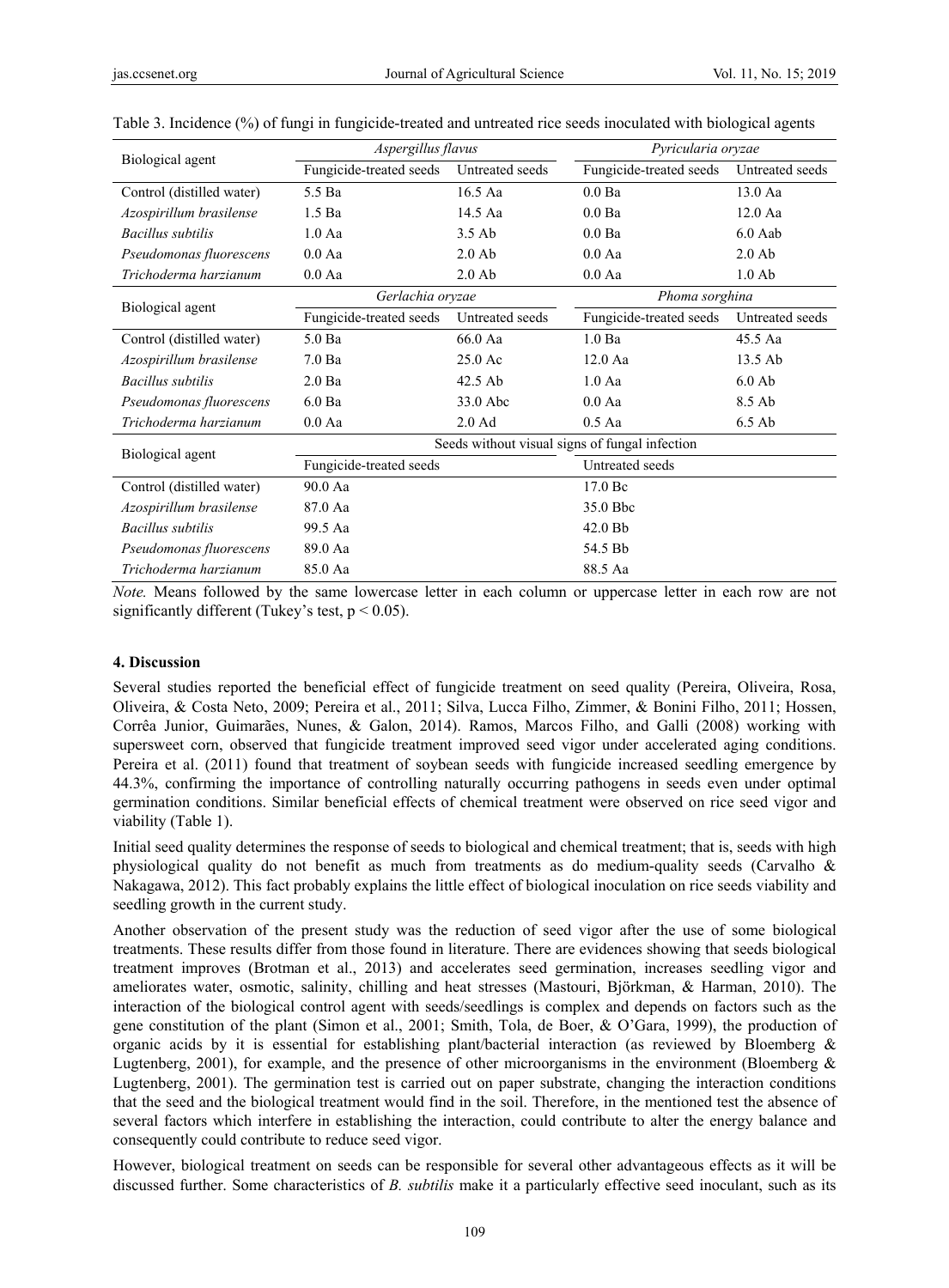sporulation ability, tolerance to desiccation, and improved survival in polymer formulations (Choudhary & Johri, 2009). These properties probably explain the high shoot and root lengths observed in rice plants inoculated with *B. subtilis* (Table 2). Bacteria of the genus *Bacillus* are known for their versatile defense mechanisms and antagonistic activities against plant pathogens, which are required for their survival and maintenance in specific ecological niches (Lanna Filho, Ferro, & Pinho, 2010). A study showed that inoculation of rice, common bean, chickpea, soybean, and cotton seeds with *B. subtilis* improves seed vigor, seedling emergence, and seedling dry weight (Custódio et al., 2013). In the same study, corn and cotton plants inoculated with the bacterium were found to have higher phosphorus concentrations in leaves than control plants, and inoculated corn plants were shown to absorb significantly higher amounts of phosphorus even in phosphorus-deficient soil (Araujo, 2008). *B. subtilis* is also beneficial to peanut seeds, improving plant vigor and harvest yield (Abd-Allah & Didamony, 2007).

Additionally, other microorganisms were found to exert positive effects on plants. *A. brasilense*, for instance, improved plant nutrition, water and mineral absorption, tolerance to drought and salinity stress, and root growth by increasing the resistance of plants to pathogen attack (Hungary, 2011). According to Gava and Menezes (2012), when *T. harzianum* is able to colonize the endosperm, it protects the seed and radicle from infection. Interestingly, *Trichoderma* colonization was found to occur preferentially at specific sites of the rhizoplane, mainly at regions of secondary root emergence and at points of contact between soil and roots, where abrasion occurs. Although a certain degree of root damage by soil is considered normal during development of the root system, it makes plants more susceptible to infection. *Trichoderma* inoculation may be a solution to this problem.

Inoculation with *B. subtilis*, *P. fluorescens*, or *T. harzianum* was able to control *A. flavus* in rice seeds (Table 3). The same effect was observed by Reddy, Raghavender, Reddy, and Salleh (2010), who reported growth inhibitions of 72, 74, and 65% by *B. subtilis*, *P. fluorescens*, and *T. harzianum*, respectively. Yang, Zhang, Chen, Liu, and Lu (2017) found growth inhibitions above 80% in the control of *A. flavus* by *P. fluorescens*.

*Pseudomonas* and *Bacillus* isolates were reported to control the rice blast fungus *P. oryzae* (Suryadi, Susilowati, Riana, & Mubarik, 2013). Inoculation with *P. fluorescens* and *Bacillus* isolates via seed treatment was effective in controlling the brown spot fungus *B. oryzae* and the leaf scald fungus *G. oryzae* in rice (Moura et al., 2014). Another study found that rice seeds inoculated with *B. subtilis* DFs422 and infected with *G. oryzae* showed low-severity symptoms of the disease for the first 21 days and became resistant to the fungus after this period (Ludwig, Moura, Santos, & Ribeiro, 2009).

Biological agents differ in their mechanisms of action. Some exert beneficial effects during seed germination, others during seedling growth, and others may be effective during all stages of the plant life cycle. It is interesting to note that *A. brasilense* has been gaining popularity in recent years as a nitrogen-fixing rhizobacterium (Fibach-Paldi, Burdman, & Okon, 2012), but its effects are not limited to plant growth promotion. In a pioneering work, Russo et al. (2008) demonstrated that *A. brasilense* is an excellent biological control agent against *Rhizoctonia* spp. and, since then, efforts have been made to elucidate its mechanisms of action. The bacterium was shown to produce and secrete phenylacetic acid, which has antimicrobial action against phytopathogenic fungi and bacteria (Somers, Ptacek, Gysegom, Srinivasan, & Vanderleyden, 2005), and siderophores, which are iron-chelating compounds shown to reduce the incidence of *Colletotrichum acutatum* in strawberry (Tortora, Díaz-Ricci, & Pedraza, 2011).

*B. subtilis* produces a variety of antibiotic substances, including iturine and fengycin, which are inhibitory to *Fusarium*, *Penicillium*, *Aspergillus*, *Colletotrichum*, and *Rhizoctonia solani* (Nagórska, Bikowski, & Obuchowski, 2007); surfactin, which has synergistic effects with fengycin against *A. flavus* (Farzaneh, Shi, Ahmadzadeh, Hu, & Ghassempour, 2016); and bacillomycin, a compound with fungicidal activity (Gong et al., 2014). *P. fluorescens* produces 2,4-diacetylphloroglucinol, a prominent antimicrobial that inhibits the growth of several phytopathogenic bacteria, oomycetes, and fungi (Couillerot et al., 2011). *T. harzianum* secrets hydrolytic enzymes, produces fungistatic compounds (Contreras-Cornejo, Macías-Rodriguez, Del-Val, & Larsen, 2016), and parasitizes other fungi (Silva et al., 2017). All these data support our findings regarding fungi control on rice seeds using biological control (Table 3).

Different pathogens induce different responses in biological control agents. For instance, *R. solani* alters the expression of genes associated with secondary metabolite detoxification and metabolism in *P. fluorescens*, whereas *Pythium aphanidermatum* does not (Hennessy, Glaring, Olsson, & Stougaard, 2017).

Overall, these findings suggest that inoculation of rice seeds with more than one microorganism might be an effective strategy for the control of pathogens (Babalola, 2010). Coinoculation of tomato leaves with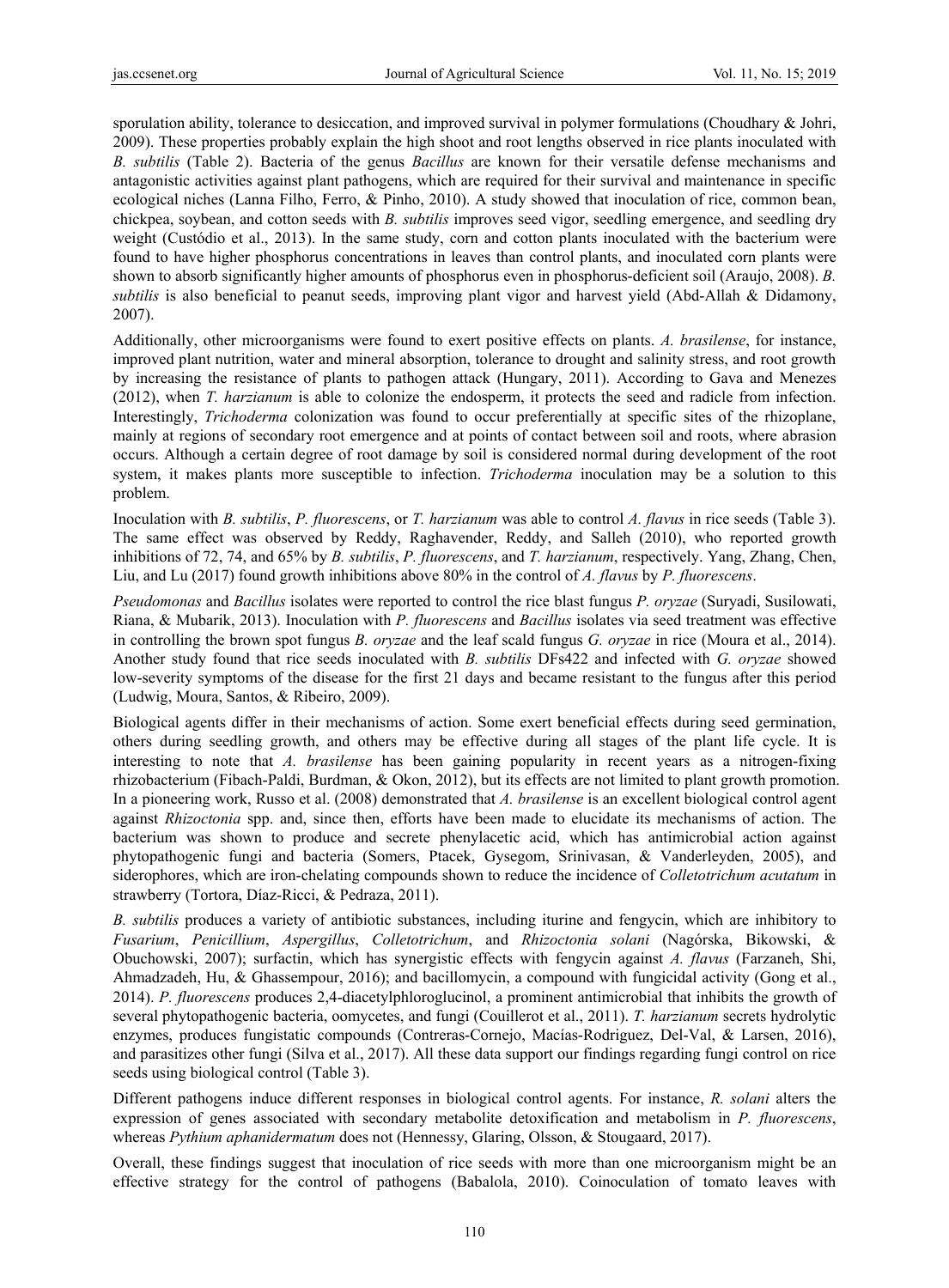*Trichoderma* spp. and *B. subtilis*, *Trichoderma* spp. and *P. fluorescens*, or the three microorganisms combined was more effective against the pathogen *Ralstonia* spp. than inoculation with a single microorganism or chemical control (Yendyo, Ramesh, & Pandey, 2018). Similar effects are expected for coinoculation of seeds.

In this study, biological inoculation was found to be more effective in promoting seed vigor and viability and protecting rice seeds from fungi when combined with fungicide treatment (Tables 1 and 3). In the absence of fungicide treatment, microbial inoculation was more effective than the control (Table 3). These results indicate that chemical treatment had a much greater effect on seeds than biological treatment, thereby precluding observation of the beneficial effects of biological agents. Fungicide application might have decreased the positive effects of *T. harzianum* inoculation and might even have affected plant responses to *A. brasilense*, *B. subtilis*, and *P. fluorescens*. A previous study showed that fungicides can have deleterious effects not only on fungi but also on bacteria and are not compatible with *A. brasilense* inoculated via seed treatment (Munareto et al., 2018).

Fungicide treatment increased rice seed vigor, viability, and resistance to fungi. Microbial inoculation did not improve the physiological quality of seeds. *A. brasilense*, *B. subtilis*, *P. fluorescens*, and *T. harzianum* inoculated via seed treatment were effective in controlling *P. sorghina*, *B. subtilis*, *P. fluorescens*, and *T. harzianum* were effective against *A. flavus*, *P. fluorescens* and *T. harzianum* successfully controlled *P. oryzae* and *T. harzianum* was effective against *G. oryzae*.

#### **References**

- Abd-Allah, E. E., & Didamony, G. E. (2007). Effect of seed treatment of *Arachis hypogaea* with *Bacillus subtilis* on nodulation in biocontrol of southern blight (*Sclerotium rolfsii*) disease. *Phytoparasitica, 35*(1), 8-12. https://doi.org/10.1007/BF02981055
- Araujo, F. F. (2008). Inoculação de sementes com *Bacillus subtilis*, formulado com farinha de ostras e desenvolvimento de milho, soja e algodão. *Ciência e Agrotecnologia, 32*(2), 456-462. https://doi.org/ 10.1590/S1413-70542008000200017
- Babalola, O. O. (2010). Beneficial bacteria of agricultural importance. *Biotechnology Letters, 32*(11), 1559-1570. https://doi.org/10.1007/s10529-010-0347-0
- Bloemberg, G. V., & Lugtenberg, B. J. (2001). Molecular basis of plant growth promotion and biocontrol by rhizobacteria. *Current Opinion on Plant Biology, 4*(4), 343-50. https://doi.org/10.1016/S1369-5266 (00)00183-7
- Brasil, Ministério da Agricultura, Pecuária e Abastecimento. (2009a). *Manual de análise sanitária de sementes*  (p. 200)*.* Brasília: MAPA.
- Brasil, Ministério da Agricultura, Pecuária e Abastecimento. (2009b). *Regras para análise de sementes* (p. 395). Brasília: MAPA/ACS.
- Brotman, Y., Landau, U., Cuadros-Inostroza, Á., Takayuki, T., Fernie, A. R., Chet, I., ... Willmitzer, L. (2013). *Trichoderma*-plant root colonization: escaping early plant defense responses and activation of the antioxidant machinery for saline stress tolerance. *PLoS Pathogen, 9*, e1003221. https://doi.org/ 10.1371/journal.ppat.1003221
- Busby, P. E., Ridout, M., & Newcombe, G. (2016). Fungal endophytes: Modifiers of plant disease. *Plant Molecular Biology, 90*(6), 645-655. https://doi.org/10.1007/s11103-015-0412-0
- Carvalho, N. M., & Nakagawa, J. (2012). *Sementes: Ciência, tecnologia e produção* (5th ed.). Jaboticabal: FUNEP. https://doi.org/10.1590/S0101-31222012000200011
- Choudhary, D. K., & Johri, B. N. (2009). Interactions of *Bacillus* spp. and plants-With special reference to induced systemic resistance (ISR). *Microbiological Research, 164*(5), 493-513. https://doi.org/10.1016/ j.micres.2008.08.007
- CONAB (Companhia Nacional de Abastecimento). (2018). *Acompanhamento da safra brasileira de grãos* (V.5, Safra 2017/2018-Décimo Levantamento). Retrieved June 20, 2019, from https://www.conab.gov.br/ info-agro/safras/graos
- CONAB (Companhia Nacional de Abastecimento). (2019). *Boletim Grãos Julho 2019, análise mensal, arroz, fevereiro/março de 2019*. Retrieved July 17, 2019, from https://www.conab.gov.br/info-agro/safras
- Couillerot, O., Combes-Mevnet, E., Pothier, J. F., Bellvert, F., Challita, E., Poirier, M. A., … Prigente-Combaret, C. (2011). The role of the antimicrobial compound 2,4-diacetylphloroglucinol in the impact of biocontrol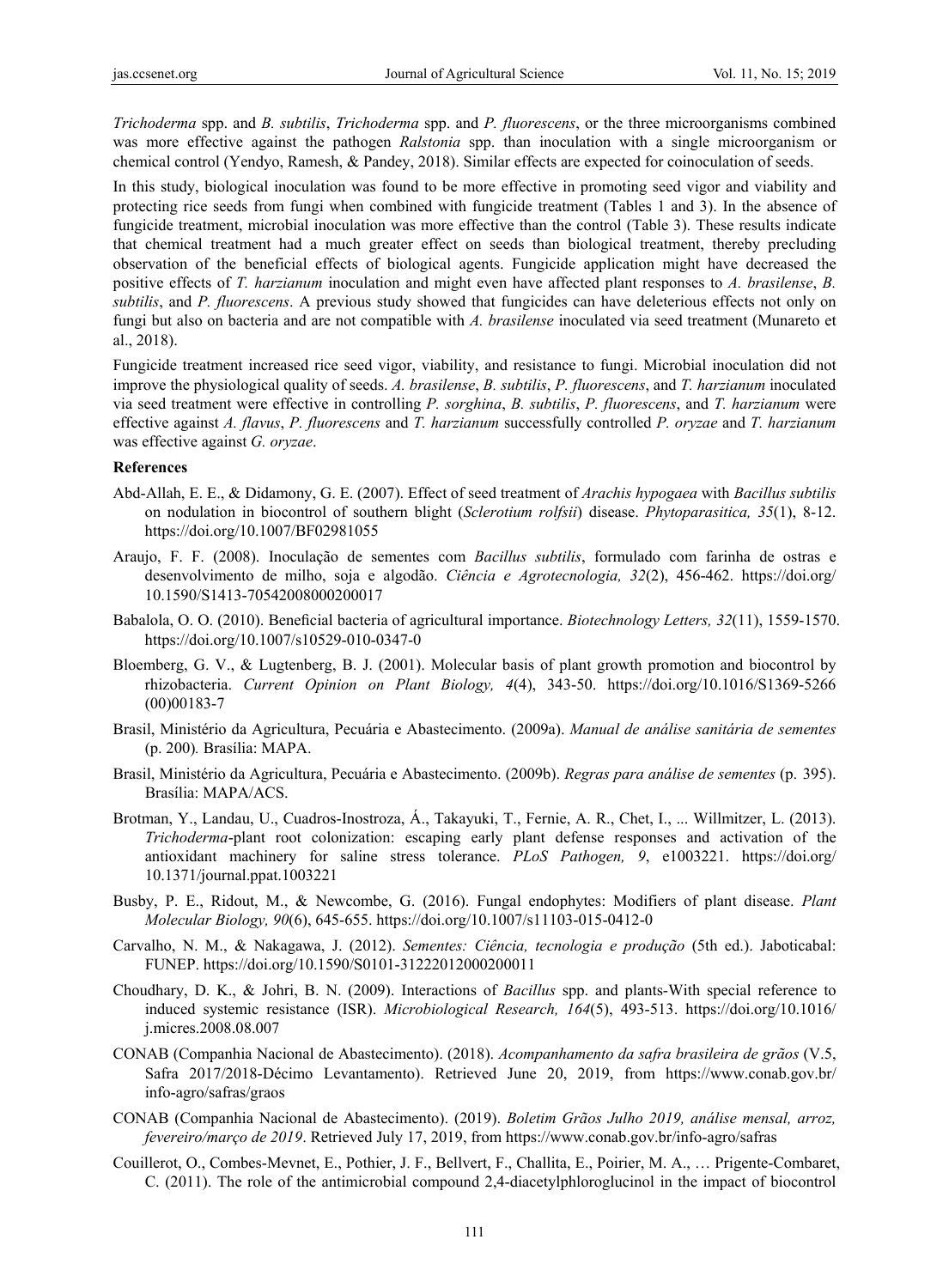*Pseudomonas fluorescens* F113 on *Azospirillum brasilense* phytostimulators. *Microbiology, 157*(6), 1694-1705. https://doi.org/10.1099/mic.0.043943-0

- Contreras-Cornejo, H. A., Macías-Rodriguez, L., Del-Val, E., & Larsen, J. (2016). Ecological functions of *Trichoderma* spp. and their secondary metabolites in the rhizosphere: Interactions with plants. *FEMS Microbiology Ecology, 92*(4), 1-17. https://doi.org/10.1093/femsec/fiw036
- Corrêa, B. O., Moura, A. B., Denardin, N. D., Soares, V. N., Schafer, J. T., & Ludwig, J. (2008). Influência da microbiolização de sementes de feijão sobre a transmissão de *Colletotrichum lindemuthianum* (Saac e Magn.). *Revista Brasileira de Sementes, 30*(2), 156-163. https://doi.org/10.1590/S0101-312220080002 00019
- Corrêa, E. B., Bettiol, W., & Sutton, J. C. (2010). Controle biológico da podridão radicular (*Pythium aphanidermatum*) e promoção de crescimento por *Pseudomonas chlororaphis* 63-28 e *Bacillus subtilis* BG03 em alface hidropônica. *Summa Phytopathologica, 36*(4), 275-281. https://doi.org/10.1590/S0100- 54052010000400001
- Custódio, C. C., Araújo, F. F., Ribeiro, A. M., Souza Filho, N. V., & Machado Neto, N. B. (2013). Seed treatment with *Bacillus subtilis* or indol butyric acid: Germination and early development of bean seedlings. *Interciência, 38*(4), 273-279.
- Farzaneh, M., Shi, Z. Q., Ahmadzadeh, M., Hu, L. B., & Ghassempour, A. (2016). Inhibition of the *Aspergillus flavus* growth and aflatoxin B1 contamination on pistachio nut by fengycin and surfactin-producing *Bacillus subtilis* UTBSP1. *Plant Pathology Journal, 32*(3), 209-215. https://doi.org/10.5423/PPJ.OA.11.2015.0250
- Ferreira, D. F. (2011). SISVAR: A computer statistical analysis system. *Ciência e Agrotecnologia, 35*(6), 1039-42. https://doi.org/10.1590/S1413-70542011000600001
- Fibach-Paldi, S., Burdman, S., & Okon, Y. (2012). Key physiological properties contributing to rhizosphere adaptation and plant growth promotion abilities of *Azospirillum brasilense*. *FEMS Microbiology Letters, 326*(2), 99-108. https://doi.org/10.1111/j.1574-6968.2011.02407.x
- Gava, C. A. T., & Menezes, M. E. L. (2012). Eficiência de isolados de *Trichoderma* spp no controle de patógenos de solo em meloeiro amarelo. *Revista Ciência Agronômica, 43*(4), 633-640. https://doi.org/ 10.1590/S1806-66902012000400003
- Gong, Q., Zhang, C., Lu, F., Zhao, H., Bie, X., & Lu, Z. (2014). Identification of bacillomycin D from *Bacillus subtilis* fmbJ and its inhibition effects against *Aspergillus flavus*. *Food Control, 36*(1), 8-14. https://doi.org/ 10.1016/j.foodcont.2013.07.034
- Harthmann, O. E. L., Mógor, A. F., Wordell Filho, J. A., Luz, W. C., & Biasi, L. A. (2009). Tratamento de sementes com rizobactérias na produção de cebola. *Ciência Rural, 39*(9), 2533-2538. https://doi.org/ 10.1590/S0103-84782009000900023
- Hennessy, R. C., Glaring, M. A., Olsson, S., & Stougaard, P. (2017). Transcriptomic profiling of microbe-microbe interactions reveals the specific response of the biocontrol strain *P. fluorescens* In5 to the phytopathogen *Rhizoctonia solani*. *BMC Research Notes, 10*(1), 1-9. https://doi.org/10.1186/s13104-017- 2704-8
- Hossen, D. C., Corrêa Junior, E. S., Guimarães, S., Nunes, U. R., & Galon, L. (2014). Tratamento químico de sementes de trigo. *Pesquisa Agropecuária Tropical, 44*(1), 104-109. https://doi.org/10.1590/S1983-40632 014000100014
- Hungria, M. (2011). *Inoculação com Azospirillum brasilense: Inovação em rendimento a baixo custo* (2nd ed., p. 40). Londrina: EMBRAPA.
- Lanna Filho, R., Ferro, H. M., & Pinho, R. S. C. (2010). Controle biológico mediado por *Bacillus subtilis*. *Revista Trópica-Ciências Agrárias e Biológicas, 4*(2), 12-20.
- Lucca Filho, O. A., & Farias, C. R. J. (2012). Patologia de sementes. In S. T. Peske, F. A. Villela, & G. E. Meneghello (Eds.), *Sementes*: *fundamentos científicos e tecnológicos* (3rd ed., pp. 273-370). Pelotas: Ed. Universitária/UFPel.
- Ludwig, J., Moura, A. B., Santos, A. S., & Ribeiro, A. S. (2009). Microbialização de sementes para o controle de mancha-parda e da escaldadura em arroz irrigado. *Tropical Plant Pathology, 34*(5), 322-328. https://doi.org/ 10.1590/S1982-56762009000500005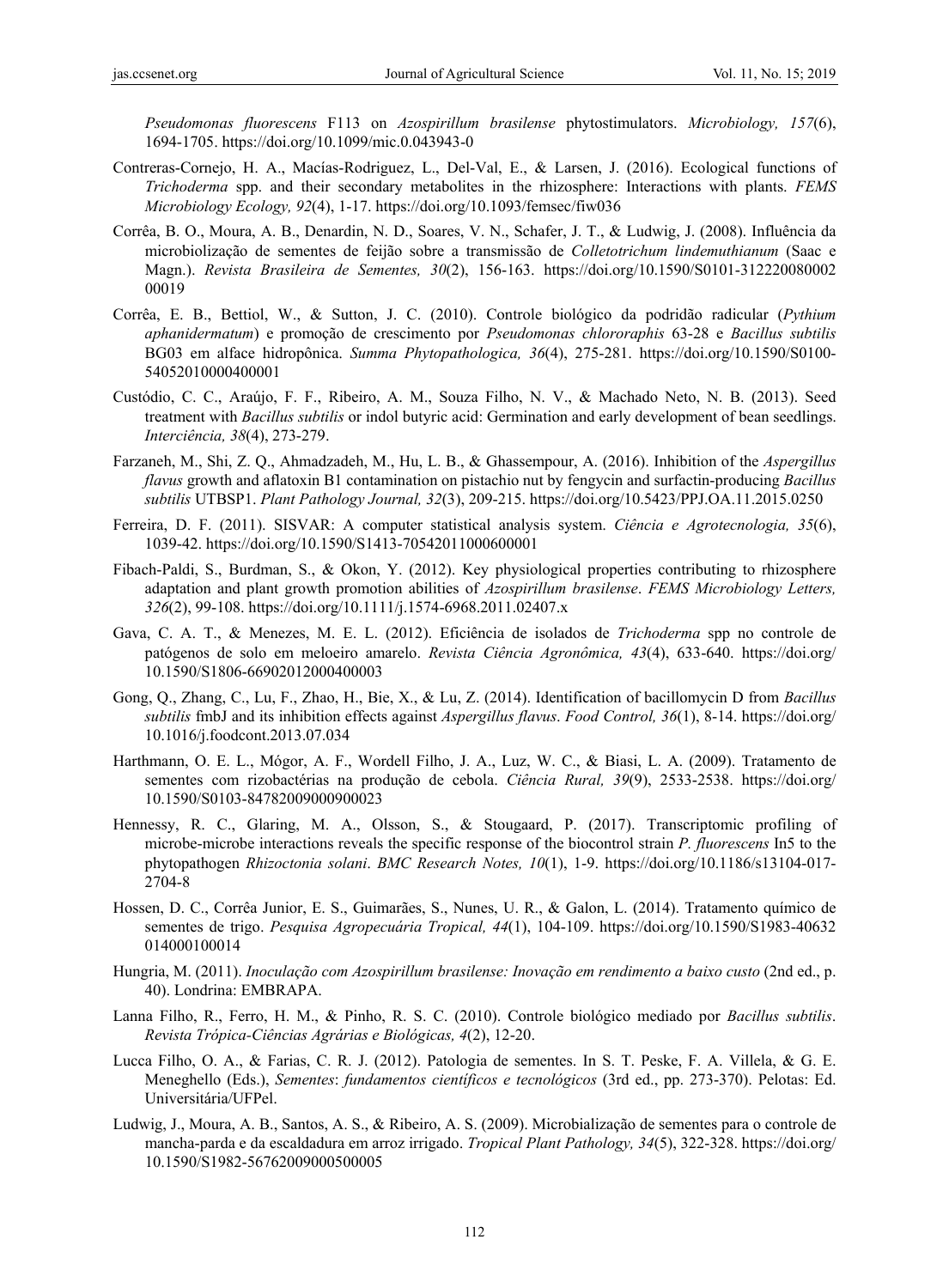- Mastouri, F., Björkman, T., & Harman, G. E. (2010). Seed treatment with *Trichoderma harzianum* alleviates biotic, abiotic, and physiological stresses in germinating seeds and seedlings. *The American Phytopathological Society, 100*(11), 1213-1221. https://doi.org/10.1094/PHYTO-03-10-0091
- Mertz, L. M., Henning, F. A., & Zimmer, P. D. (2009). Bioprotetores e fungicidas químicos no tratamento de sementes de soja. *Ciência Rural, 39*(1), 13-18. https://doi.org/10.1590/S0103-84782009000100003
- Moura, A. B., Ludwig, J., Santos, A. G., Schafer, J. T., Soares, V. N., & Corrêa, B. O. (2014). Biocontrol and seed trasmission of *Bipolaris oryzae* e *Gerlachia oryzae* to rice seedlings. *Journal of Seed Science, 36*(4), 407-412. https://doi.org/10.1590/2317-1545v36n41009
- Munareto, J. D., Martin, T. N., Muller, T. M., Nunes, U. R., Rosa, G. B., & Grando, L. F. T. (2018). Compatibility of *Azospirillum brasilense* with fungicide and insecticide and its effects on the physiological quality of wheat seeds. *Semina: Ciências Agrárias, 39*(2), 855-864. https://doi.org/10.5433/1679-0359.2018v39n2p855
- Nagórska, K., Bikowski, M., & Obuchowski, M. (2007). Multicellular behaviour and production of a wide variety of toxic substances support usage of *Bacillus subtilis* as a powerful biocontrol agent. *Acta Biochimica Polonica, 54*(3), 495-508.
- Nakagawa, J. (1999). Testes de vigor baseados no desempenho das plântulas. In F. C. Krzyzanowski, R. D. Vieira, & J. B. França Neto (Eds.), *Vigor de sementes: conceitos e testes* (pp. 2-24)*.* Londrina: ABRATES.
- Pereira, C. E., Oliveira, J. A., Guimarães, R. M., Vieira, A. R., Evangelista, J. R. E., & Oliveira, G. E. (2011). Tratamento fungicida e peliculização de sementes de soja submetidas ao armazenamento. *Ciência e Agrotecnologia, 35*(1), 158-164. https://doi.org/10.1590/S1413-70542011000100020
- Pereira, C. E., Oliveira, J. A., Rosa, M. C. M., Oliveira, G. E., & Costa Neto, J. (2009). Tratamento fungicida em sementes de soja inoculadas com *Colletotrichum truncatum*. *Ciência Rural, 39*(9), 2390-2395. https://doi.org/10.1590/S0103-84782009005000215
- Pomella, A. W. V., & Ribeiro, R. T. S. (2009). Controle biológico com *Trichoderma* em grandes culturas-Uma visão Empresarial. In W. Bettiol, & M. A. B. Morandi (Eds.), *Biocontrole de doenças de plantas: Uso e perspectivas* (pp. 239-244). Jaguariúna: Embrapa Meio Ambiente.
- Ramos, N. P., Marcos Filho, J., & Galli, J. A. (2008). Tratamento fungicida em semente de milho super-doce. *Revista Brasileira de Sementes, 30*(1), 24-31. https://doi.org/10.1590/S0101-31222008000100004
- Reddy, K. R. N., Raghavender, C. R., Reddy, B. N., & Salleh, B. (2010). Biological control of *Aspergillus flavus*  growth and subsequent aflatoxin B1 production in sorghum grains. *African Journal of Biotechnology, 9*(27), 4247-4250.
- Reis Junior, F. B., Machado, C. T. T., Machado, A. T., & Sodek, L. (2008). Inoculação de *Azospirillum amazonense* em dois genótipos de milho sob diferentes regimes de nitrogênio. *Revista Brasileira de Ciência do Solo, 32*(3), 1139-1146. https://doi.org/10.1590/S0100-06832008000300022
- Russo, A., Vettori, L., Felici, C., Fiaschi, G., Morini, S., & Toffanin, A. (2008). Enhanced micropropagation response and biocontrol effect of *Azospirillum brasilense* Sp245 on *Prunus cerasifera* L. clone Mr.S 2/5 plants. *Journal of Biotechnology, 134*(3-4), 312-319. https://doi.org/10.1016/j.jbiotec.2008.01.020
- Silva, F. F., Castro, E. M., Moreira, S. I., Ferreira, T. C., Lima, A. E., & Alves, E. (2017). Emergência e análise ultraestrutural de plântulas de soja inoculadas com *Sclerotinia sclerotiorum* sob efeito da aplicação de *Trichoderma harzianum*. *Summa Phytopathologica, 43*(1), 41-45. https://doi.org/10.1590/0100-5405/2212
- Silva, C. S., Lucca Filho, O. A., Zimmer, P. D., & Bonini Filho, R. M. (2011). Efeito do tratamento químico sobre a qualidade fisiológica e sanitária de sementes de arroz com diferentes graus de umidade. *Revista Brasileira de Sementes, 33*(3), 426-434. https://doi.org/10.1590/S0101-31222011000300005
- Simon, H., Smith, K. P., Dodsworth, J. E., Guenthner, B., Handelsman, J., & Goodman, R. M. (2001). Influence of tomato genotype on growth of inoculated and indigenous bacteria in the spermosphere*. Applied Environmental Microbiology, 67*(2), 514-520*.* https://doi.org/10.1128/AEM.67.2.514-520.2001
- Smith, L.M., Tola, E., de Boer, P., & O'Gara, F. (1999). Signalling by the fungus *Pythium ultimum* represses expression of two ribosomal RNA operons with key roles in the rhizosphere ecology of *Pseudomonas fluorescens* F113. *Environmental Microbiology, 1*(6), 495-502. https://doi.org/10.1046/j.1462-2920.1999. 00067.x
- Somers, E., Ptacek, D., Gysegom, P., Srinivasan, J., & Vanderleyden, J. (2005). *Azospirillum brasilense* produces the auxin-like phenylacetic acid by using the key enzyme for indole-3-acetic acid biosynthesis.